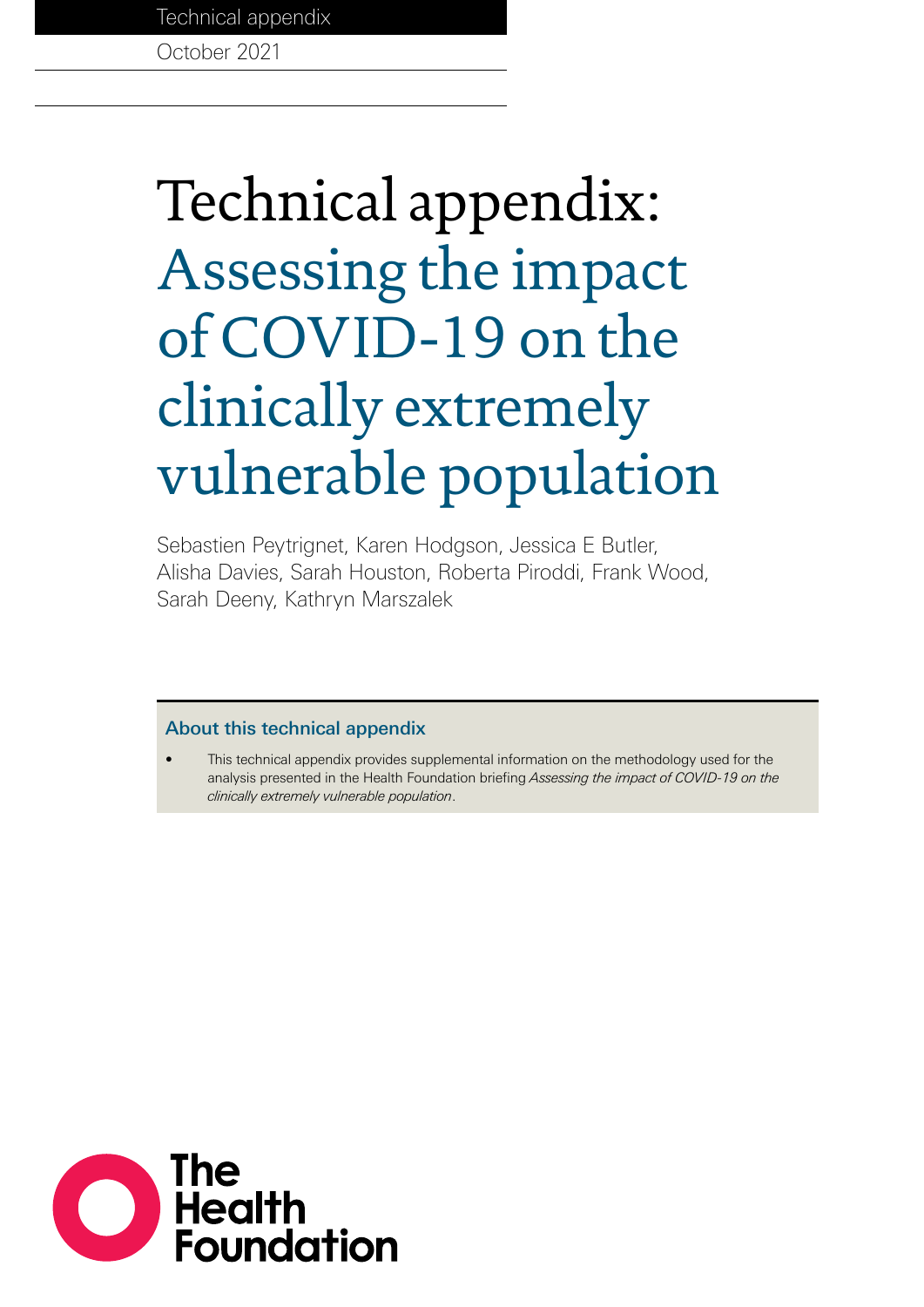# Networked Data Lab partners and areas

The Networked Data Lab (NDL) is a collaborative network of five analytical teams across the UK working together using linked datasets on key issues facing health and care services today.

This analysis was on the impact of the COVID-19 pandemic on the clinically extremely vulnerable (CEV) population, those at the highest risk of severe illness and death from COVID-19. Our aim was to understand the impact of COVID-19 on their health and health service use.

The geographical area covered by NDL partners had over 7.5 million residents in 2019 in total. For this analysis, over 390,000 clinically extremely vulnerable (CEV) people from the NDL areas were included in our analysis as detailed below.

| <b>Networked Data</b><br><b>Lab Partner</b> | Size of CEV<br>cohort in study | <b>Boundaries</b>                                                                                                                                                                                                                                                | <b>Population</b><br>(2019) |
|---------------------------------------------|--------------------------------|------------------------------------------------------------------------------------------------------------------------------------------------------------------------------------------------------------------------------------------------------------------|-----------------------------|
| Grampian                                    | 16.025                         | NHS Grampian Health Board                                                                                                                                                                                                                                        | 585,700                     |
| Leeds                                       | 62.851                         | NHS Leeds CCG                                                                                                                                                                                                                                                    | 793,139                     |
| Liverpool and Wirral                        | 69.293                         | NHS Liverpool CCG and NHS Wirral CCG                                                                                                                                                                                                                             | 882,053                     |
| Wales                                       | 128,690                        | Wales (Country)                                                                                                                                                                                                                                                  | 3.152.879                   |
| North West London                           | 112.134                        | North West London Health and Care Partnership<br>STP, which includes: NHS Brent CCG, NHS<br>Central London (Westminster) CCG, NHS Ealing<br>CCG, NHS Hammersmith and Fulham CCG,<br>NHS Harrow CCG, NHS Hillingdon CCG, NHS<br>Hounslow CCG, NHS West London CCG | 2.103.719                   |

## **Networked Data Lab Partners and populations**

# Federated analysis approach

 $\overline{\mathcal{L}}$ 

The results presented in our briefing use a federated analytics model whereby analyses were carried out by individual partners using the same analysis plan, before being aggregated into a **central analysis**.<sup>[1](#page-9-0)</sup> Results were then displayed side by side or aggregated into a single value.

In addition to the central analysis described above, this briefing also drew from five independent **satellite analyses** carried out by each of the NDL partners. These five satellite reports partly relied on the methodology for the central analysis, but expanded into the following areas: mental health, social care and a deeper dive into service use statistics. Those satellite reports can be found on the Health Foundation website.<sup>[2,](#page-9-1)[3](#page-9-2)[,4](#page-9-3),[5](#page-9-4)[,6](#page-9-5)</sup>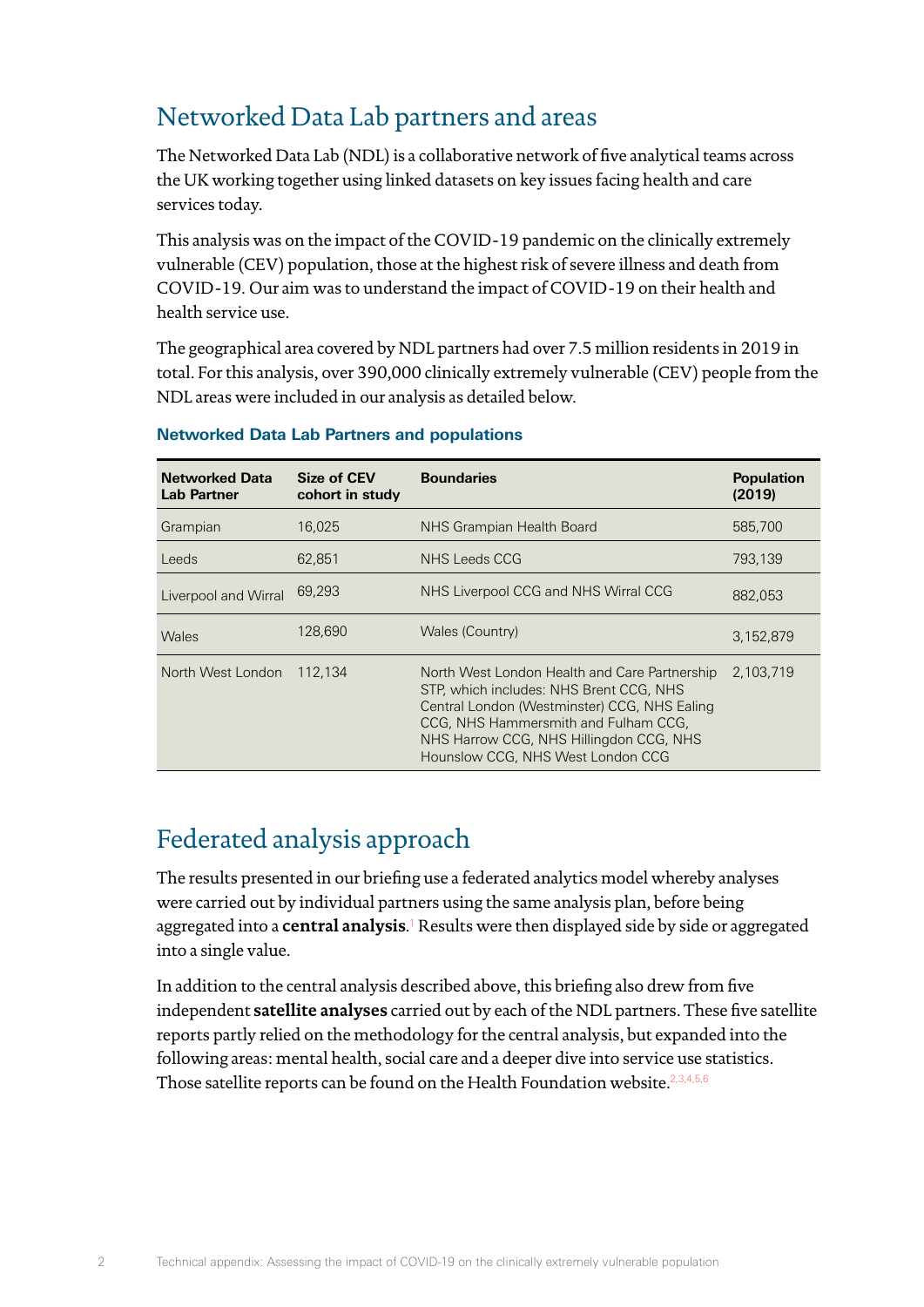# Data sources

This central and satellite analyses relied on a mixture of routinely collected administrative data on patients (securely accessed by each of the NDL partners in their local areas) and open publicly available data from the ONS and NHS Digital.

First, partners had to identify people who had been classified as clinically extremely vulnerable (CEV) in their records, which was possible by linking those records with the Shielded Patient List (SPL). The data linkage between the SPL, secondary health care records and mortality data enabled partners to carry out their analyses on the impact of COVID-19 on the health and health service use.

Below we outline the different datasets that were used for both the central and satellite analyses and describe the open data that was used to supplement these.

## *Health and social care datasets accessed by Networked Data Lab partners*

The central analysis relied on the following linked datasets:

- The **Shielded Patient List**, including the reason for shielding and method of addition to the list
- **Patient demographic databases**, with information on age, sex and local deprivation
- **Secondary health records**, with activity data on elective admissions, emergency admissions, outpatient attendances and A&E attendances, including start date and the ICD-10 codes associated with each hospital admission
- **Mortality records**, including the date of death

In addition to the above, the following datasets were also linked to the enable the five satellite analyses done by each of the NDL partners:

- **Grampian** linked data on prescribing and laboratory results.
- **Leeds** linked Adult Social Care data and the electronic Frailty Index (eFI).
- **Liverpool and Wirral** linked primary care prescription data.
- **Wales** linked primary care data on symptoms, diagnoses and prescriptions through the SAIL databank platform.<sup>[7](#page-9-6)</sup>
- **North West London** made use of additional primary care data on diagnoses through the longitudinal Discover dataset, which also includes coded primary care, acute, mental health, community health and social care data.<sup>[8](#page-9-7)</sup>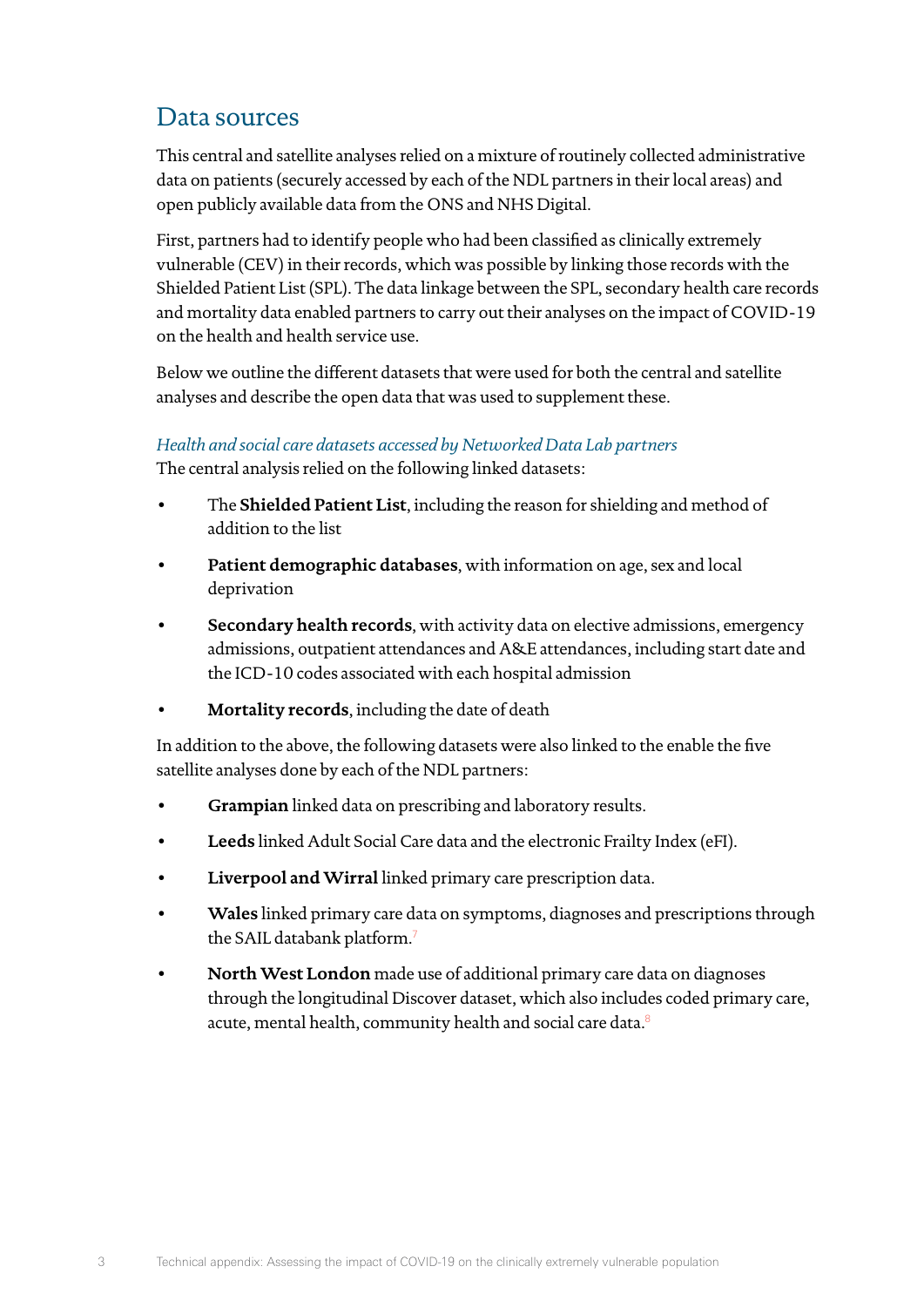## *Open data sources*

In addition to patient-level data accessed through our NDL partners, we also accessed the following open data sources:

- **Tracking Healthcare Activity and Outcomes for Shielded Patients, England (NHS Digital).**[9](#page-9-8) We used this data to report on emergency admissions, all-cause mortality and positive COVID-19 testing rates among both the CEV cohort and an age-matched general population sample.
- **Coronavirus Shielded Patient List Summary Totals, England (NHS Digital).**[10](#page-9-9) We used this data to summarise the number of people added to the Shielded Patient List each week by CCG, before and after the implementation of the QCOVID® algorithm (with the 10/02/2020 and 20/03/2020 extracts acting as the 'before' and 'after' datasets). We stratified this analysis by CCG deprivation level. Each CCG's deprivation quintile was computed using LSOA-level scores from the 2019 Index of Multiple Deprivation, aggregated to the CCG level using 2019 LSOA-level population data.[11](#page-9-10)[,12](#page-9-11)
- The **ONS Shielding Behavioural Survey** and the **ONS High Risk Group Insights Survey** to summarise the mental health impacts of being asked to shield among the sample of survey respondents.<sup>[13](#page-9-12),[14](#page-9-13)</sup>

# Cohort definition

## *CEV cohort*

In each of the five locations, the shielding cohort was defined as any person who was on the Shielded Patient List at any point in the period prior to 31 July 2020. However, there may be local variation in how these criteria were applied at each of the five locations.

As detailed below, there is also local variation in the conditions considered for inclusion in the Shielded Patient List. Some of these differences reflect differences in each devolved nation's clinical shielding algorithm. We list below, for each local area included in our analysis, the breakdown of shielding groups. Please note that, in any given area, a patient may be included in more than one category, for example if they had both cancer and a respiratory condition.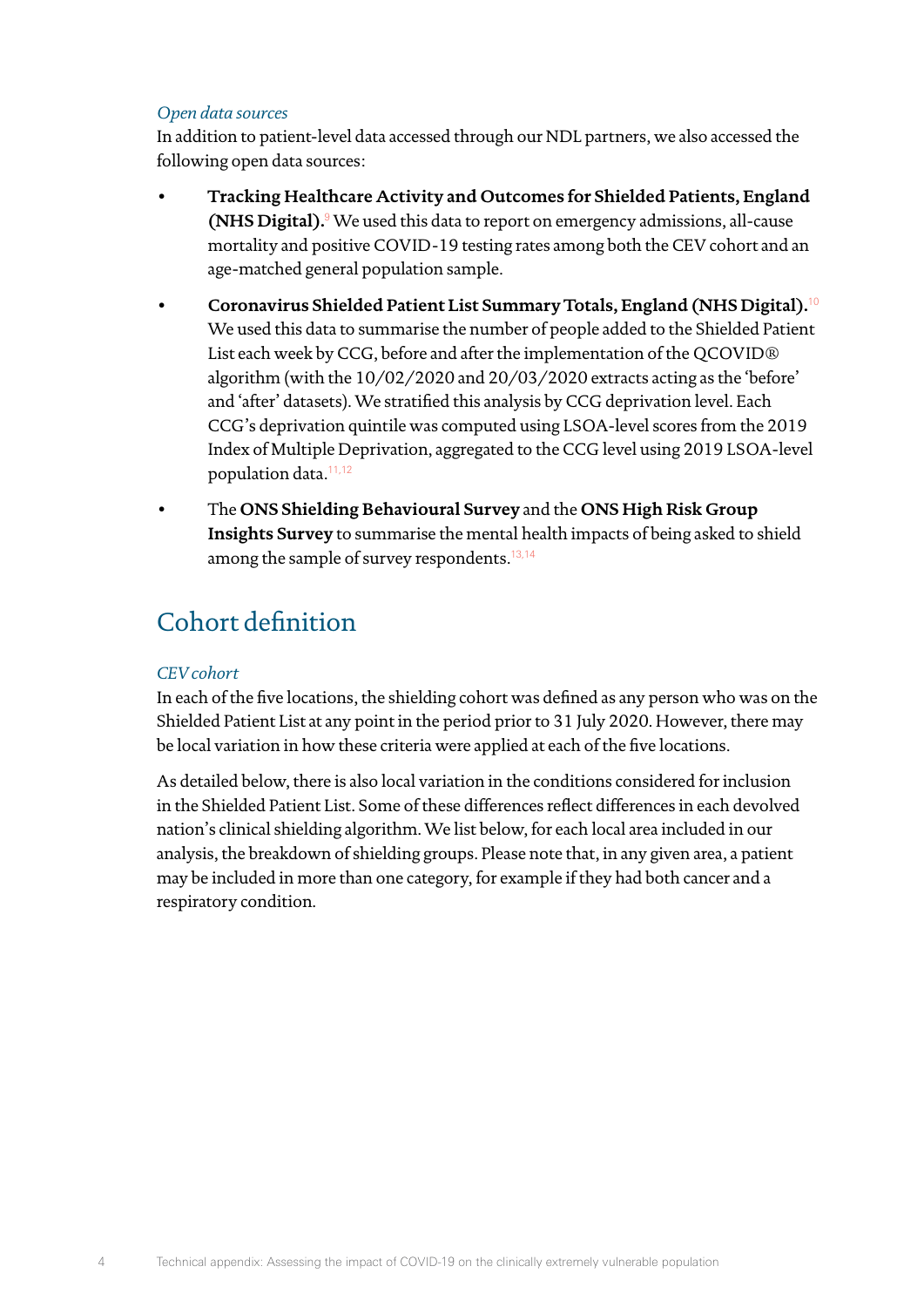## **Grampian**

| <b>Reason for shielding</b> | <b>Number of CEV people</b> |
|-----------------------------|-----------------------------|
| Cancer                      | 2,792                       |
| Immunosuppressants          | 4,497                       |
| Other                       | 2,567                       |
| Pregnant                    | 11                          |
| Rare disease                | 1,221                       |
| Respiratory                 | 6,786                       |
| Transplant                  | 607                         |
| Total                       | 16,025                      |

#### **Leeds**

| <b>Reason for shielding</b> | <b>Number of CEV people</b> |
|-----------------------------|-----------------------------|
| Respiratory                 | 10,218                      |
| Rare diseases               | 6,126                       |
| Cancer                      | 5,051                       |
| Transplants                 | 558                         |
| Other                       | 69                          |
| Unknown                     | 41,941                      |
| Total                       | 62,851                      |

## **Liverpool**

| <b>Reason for shielding</b>                    | <b>Number of CEV people</b> |
|------------------------------------------------|-----------------------------|
| Chemo and Radiotherapy                         | 1,334                       |
| Respiratory                                    | 11,763                      |
| Rare genetic metabolic and autoimmune diseases | 6,285                       |
| Cancer (Haematological)                        | 2,851                       |
| Pregnant with congenital heart defect          | 103                         |
| Transplants                                    | 1,656                       |
| Other (BMA asthma)                             | 9,100                       |
| Other (BMA COPD)                               | 5,901                       |
| Other (BMA diabetes)                           | 16,769                      |
| Other (BMA heart failure)                      | 4,053                       |
| Other (BMA dementia)                           | 3,058                       |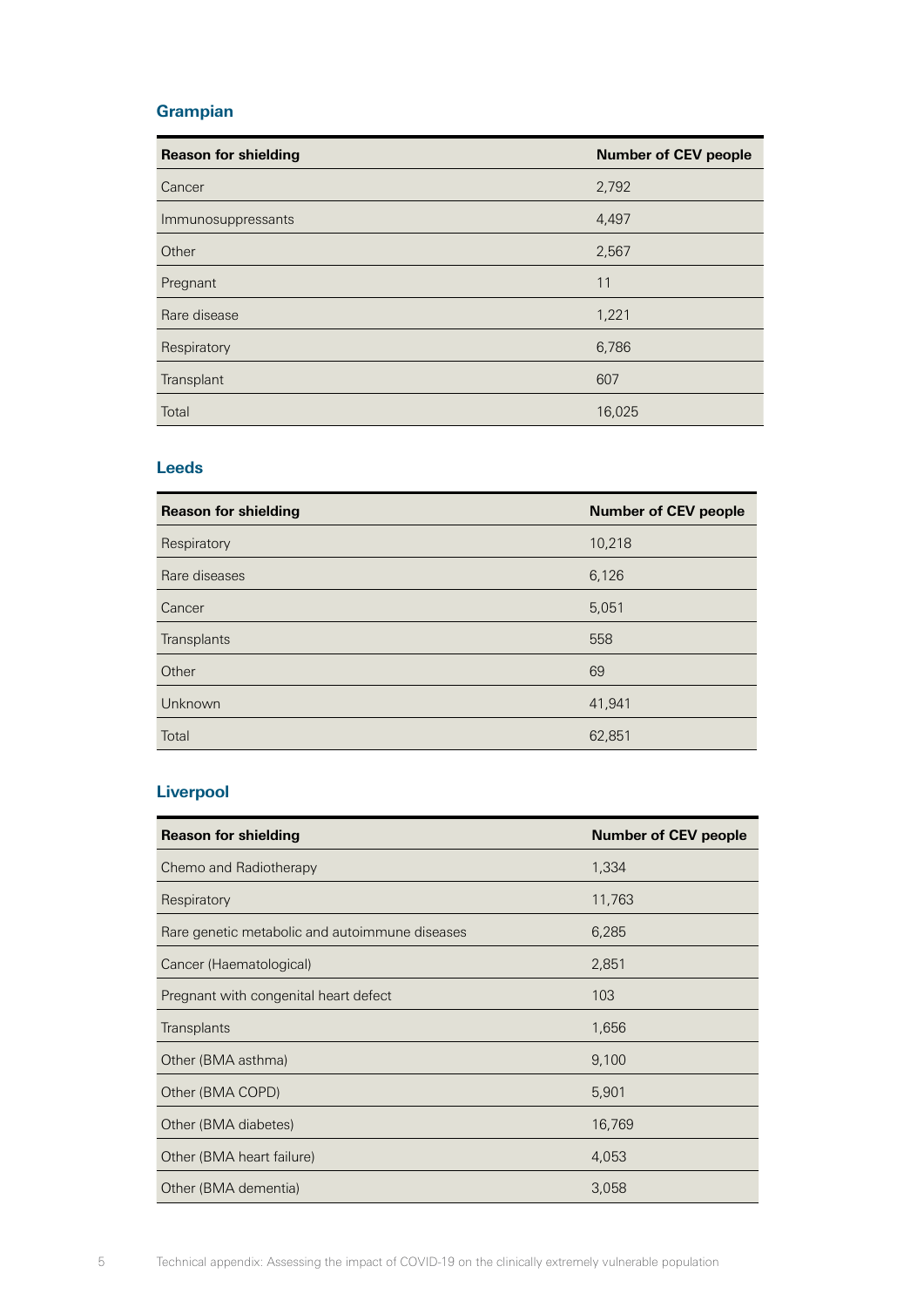| Other (BMA learning disabilities)         | 553    |
|-------------------------------------------|--------|
| Other (BMA multiple long term conditions) | 17,062 |
| Other (BMA and/or local care team/GP)     | 5,225  |
| Unknown                                   | 2.075  |
| Total                                     | 54,498 |

## **Wirral**

| <b>Reason for shielding</b>           | <b>Number of CEV people</b> |
|---------------------------------------|-----------------------------|
| Chemotherapy and radiotherapy         | 110                         |
| Cancer (Haematological)               | 830                         |
| Pregnant with congenital heart defect | 12                          |
| Rare diseases                         | 1,497                       |
| Respiratory                           | 5,060                       |
| Transplant                            | 126                         |
| Unknown                               | 7,570                       |
| Total                                 | 14,795                      |

## **Wales**

| <b>Reason for shielding</b>             | <b>Number of CEV people</b> |
|-----------------------------------------|-----------------------------|
| Solid organ transplant                  | 2,805                       |
| Cancer                                  | 23,184                      |
| Severe respiratory disease              | 40,927                      |
| Solid organ disease                     | 7,722                       |
| Rare diseases                           | 13,647                      |
| Immunosuppression therapy               | 30,550                      |
| Pregnancy with congenital heart disease | 124                         |
| Renal dialysis                          | 609                         |
| Other                                   | 1,129                       |
| <b>GP</b> referred                      | 14,899                      |
| Unknown                                 | 701                         |
| Total                                   | 128,690                     |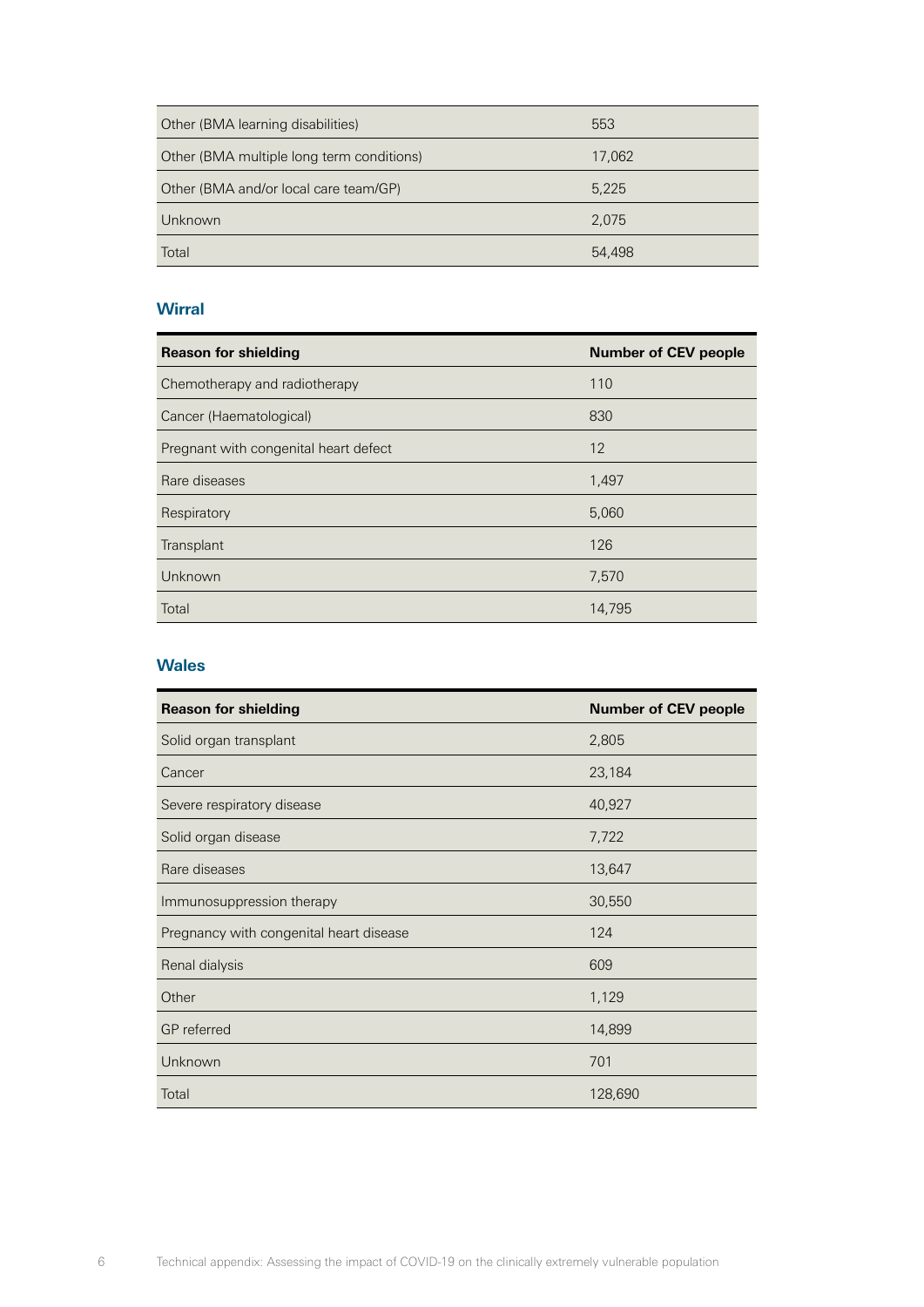## **North West London**

| <b>Reason for shielding</b>                                                  | <b>Number of CEV people</b> |
|------------------------------------------------------------------------------|-----------------------------|
| Respiratory                                                                  | 12.085                      |
| Rare genetic metabolic and autoimmune diseases                               | 10.716                      |
| Cancer (Chemotherapy/Radiotherapy)                                           | 2.916                       |
| Cancer (Haematological)                                                      | 4.325                       |
| Other (including Pregnancy with congenital heart disease<br>and Transplants) | 410                         |
| Unknown                                                                      | 84,155                      |
| Total                                                                        | 112.134                     |

## *Non-CEV cohort*

7

North West London carried out additional analysis comparing secondary care activity between the CEV and non-CEV populations. The non-CEV population includes all people over 18 who were not part of the CEV cohort as defined in the study.

## Central analysis methods

Here, we summarise key details from the central analysis plan.

- **COVID admissions:** We reported the number of people with a COVID-related hospital admission for each month over the period 1 March 2020 – 31 July 2020. This relies on a lookup of all diagnoses codes related to an admission, not just the primary diagnosis. A diagnosis is considered to be COVID-19 if either of these ICD-10 codes were used: '*U07.1 COVID-19, virus identified' or 'U07.2 COVID-19, virus not identified'*.
- **Deaths:** We reported the number of any-cause deaths over the period 1 March 2020 – 31 July 2020, regardless of where the death took place (in hospital or elsewhere) and based on the date the person died, rather than when it was reported.
- **Coding of hospital admissions:** Hospital admissions were recorded as being either elective or emergency and those distinctions rely on local coding practices (see NHS Digital Data Dictionary for a methodology on how to code spells in England).<sup>[15](#page-9-14)</sup>
- Each hospital admission is associated with a main diagnosis code, and this is derived from the first diagnosis code from the first episode.
- Using each hospital admission's main diagnosis code, we reported the number of **admissions by ICD-10 chapter** using the mapping provided below. Each ICD-10 code can be mapped to an ICD-10 chapter using the first three characters. A summary of this mapping is provided in the table below.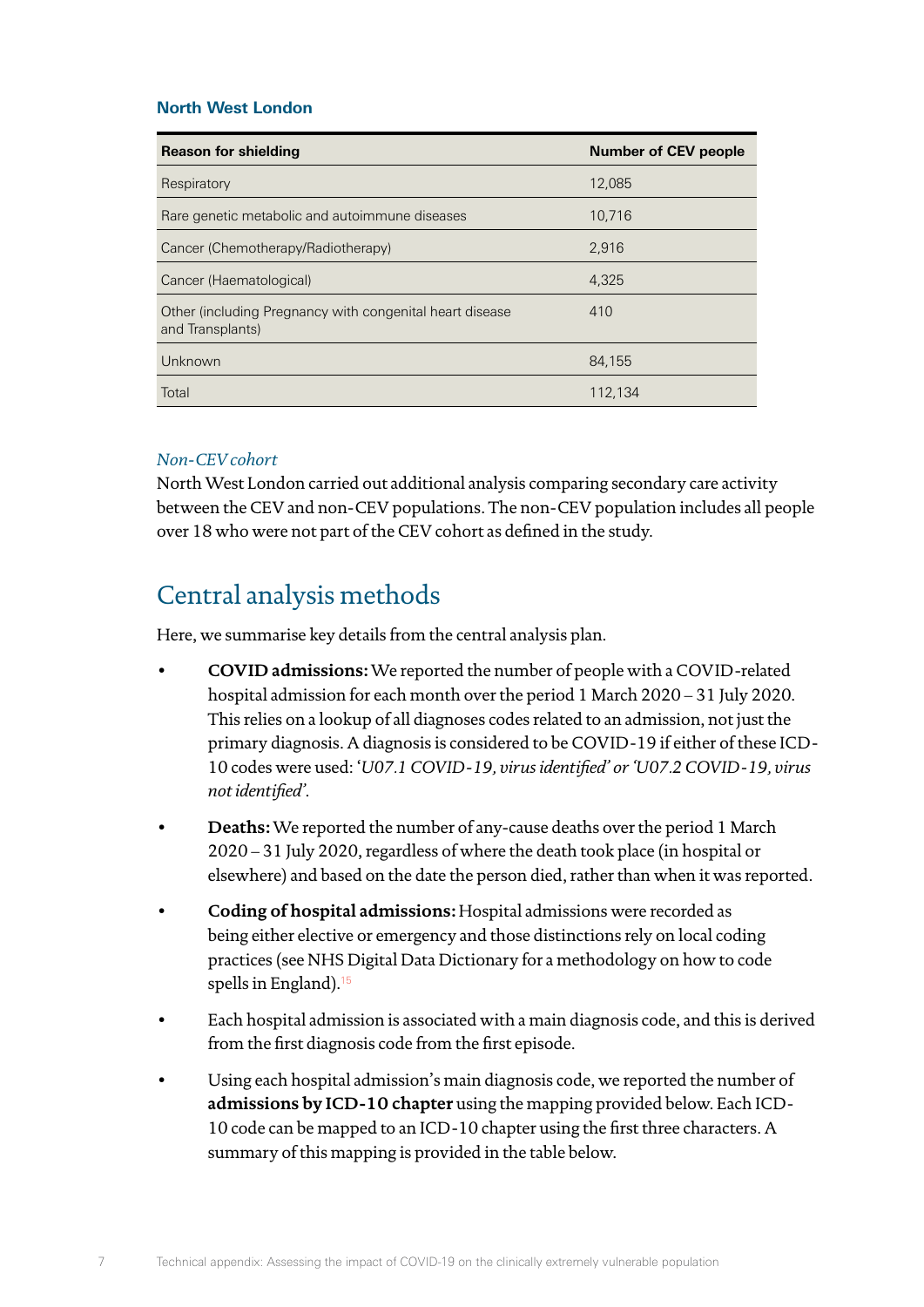The number of admissions by ICD-10 chapter was reported for two different periods: March-July 2019 (all admissions that started between 01/03/2019 and 31/07/2019) and March-July 2020 (all admissions that started between 01/03/2020 and 31/07/2020).

| ICD-10 chapter                                                                                             | <b>Codes included (all those</b><br>with these first three<br>characters) |
|------------------------------------------------------------------------------------------------------------|---------------------------------------------------------------------------|
| 1 - Certain infectious and parasitic diseases                                                              | A00-A99, B00-B99                                                          |
| 2 - Neoplasms                                                                                              | C00-C97, C7A, C7B, C4A,<br>D00-D49, D3A                                   |
| 3 - Diseases of the blood and blood-forming organs and certain<br>disorders involving the immune mechanism | D50-D89                                                                   |
| 4 - Endocrine, nutritional and metabolic diseases                                                          | E00-E90                                                                   |
| 5 - Mental, Behavioural and Neurodevelopmental disorders                                                   | F00-F99                                                                   |
| 6 - Diseases of the nervous system                                                                         | G00-G99                                                                   |
| 7 - Diseases of the eye and adnexa                                                                         | H00-H59                                                                   |
| 8 - Diseases of the ear and mastoid process                                                                | H60-H95                                                                   |
| 9 - Diseases of the circulatory system                                                                     | $100 - 199$                                                               |
| 10 - Diseases of the respiratory system                                                                    | J00-J99                                                                   |
| 11 - Diseases of the digestive system                                                                      | K00-K95                                                                   |
| 12 - Diseases of the skin and subcutaneous tissue                                                          | L00-L99                                                                   |
| 13 - Diseases of the musculoskeletal system and connective tissue                                          | M00-M99, M1A                                                              |
| 14 - Diseases of the genitourinary system                                                                  | N <sub>00</sub> -N <sub>99</sub>                                          |
| 15 - Pregnancy, childbirth and the puerperium                                                              | 000-099, 09A                                                              |
| 16 - Certain conditions originating in the perinatal period                                                | P00-P96                                                                   |
| 17 - Congenital malformations, deformations and<br>chromosomal abnormalities                               | Q00-Q99                                                                   |
| 18 - Symptoms, signs and abnormal clinical and laboratory findings,<br>not elsewhere classified            | R00-R99                                                                   |
| 19 - Injury, poisoning and certain other consequences of<br>external causes                                | S00-S99, T00-T98                                                          |

### **Mapping of main diagnosis to ICD-10 chapter**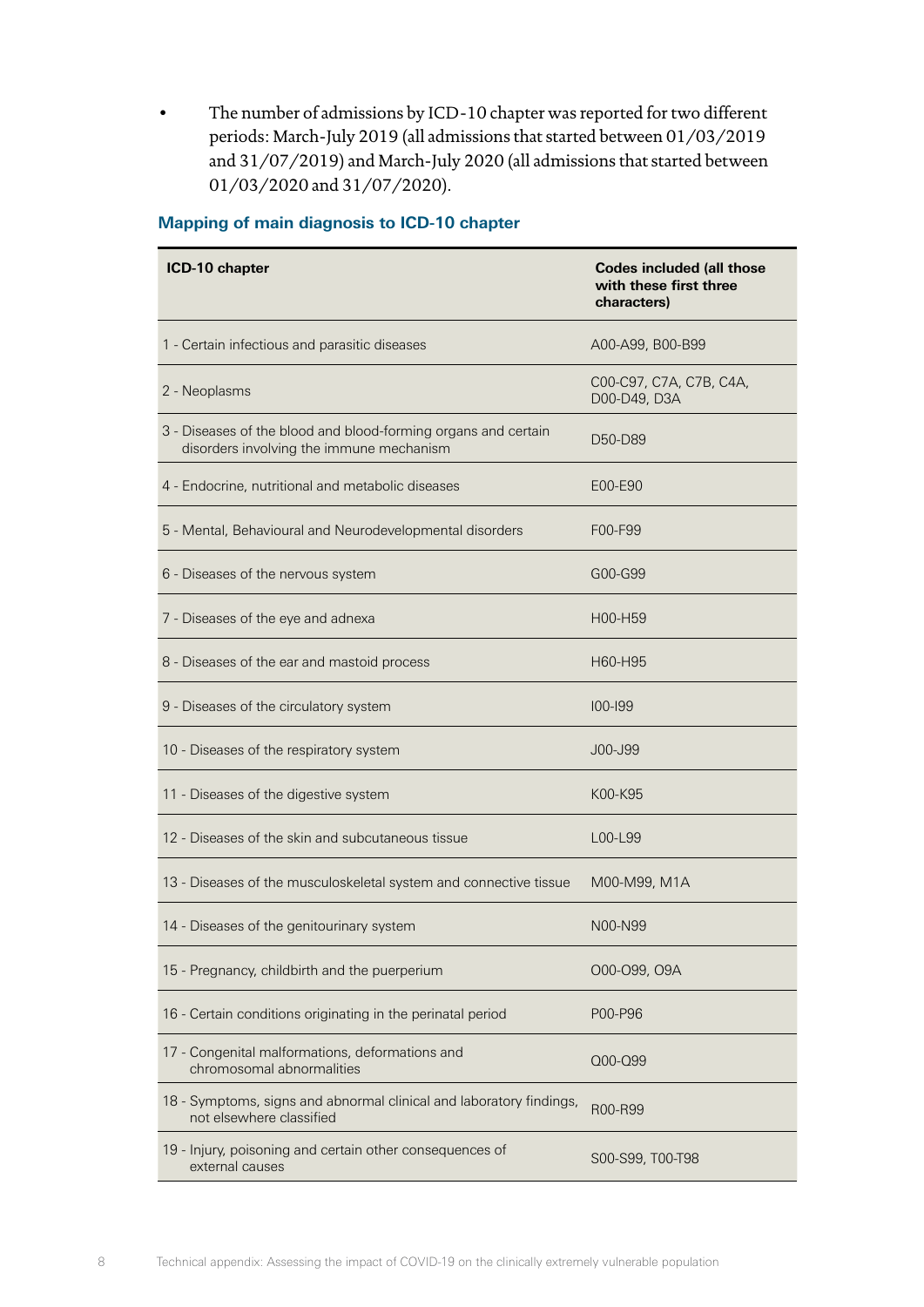| 20 - External causes of morbidity                                          | V00-V99, W00-W99, X00-X99,<br>Y00-Y99                   |
|----------------------------------------------------------------------------|---------------------------------------------------------|
| 21 - Factors influencing health status and contact with health<br>services | Z00-Z99, Z3A                                            |
| 22 - Codes for special purposes                                            | U00-U49 (this includes both<br>COVID-19 codes), U82-U85 |

# Satellite analyses methods

Each satellite analysis was published independently and had its own statistical analysis plan, providing more detail on cohort definition, data linkages and outcome definitions. Those analysis plans are hosted on GitHub.[16](#page-9-15)[,17](#page-9-16),[18,](#page-9-17)[19](#page-9-18)[,20](#page-9-19)

# Code availability

The codes used for our central analysis are available on GitHub.[21](#page-9-20)[,22](#page-10-0),[23,](#page-10-1)[24](#page-10-2)

Further details, including the code used by our Networked Data Lab partners, can also be found on the GitHub repositories for those individual satellite projects in the Health Foundation Analytics GitHub page.[25](#page-10-3)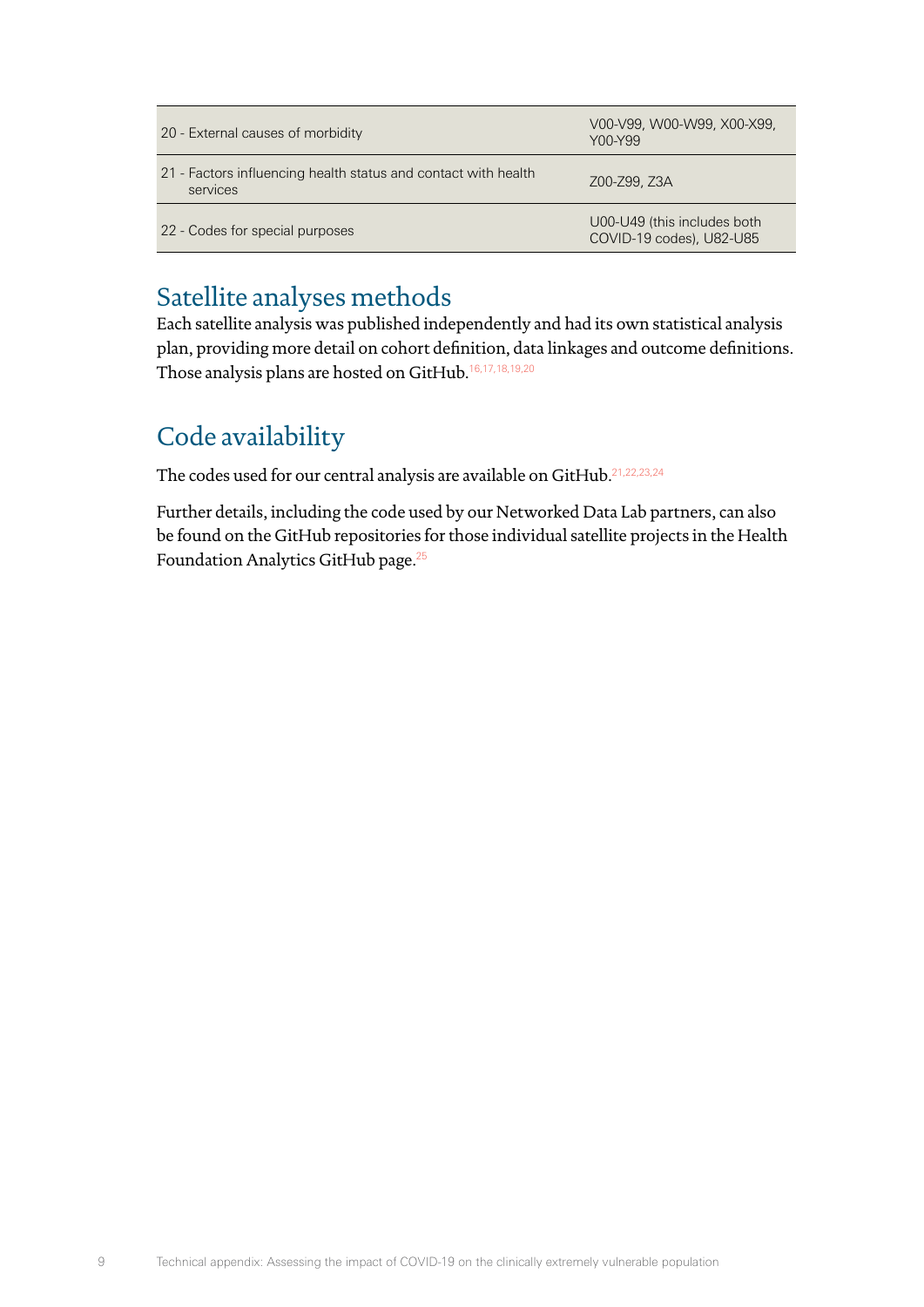# References

- <span id="page-9-0"></span>1. Peytrignet S, Hodgson K, Engmann J, Marszalek K. *The Networked Data Lab: Statistical analysis plan for a descriptive analysis of clinically extremely vulnerable people during COVID-19.* The Health Foundation; 2020 [www.health.org.uk/sites/default/files/2020-12/ndl\\_statistical\\_analysis\\_plan\\_-\\_descriptive\\_analysis\\_of\\_cev\\_](https://www.health.org.uk/sites/default/files/2020-12/ndl_statistical_analysis_plan_-_descriptive_analysis_of_cev_people_during_covid-19_0.pdf) [people\\_during\\_covid-19\\_0.pdf](https://www.health.org.uk/sites/default/files/2020-12/ndl_statistical_analysis_plan_-_descriptive_analysis_of_cev_people_during_covid-19_0.pdf)).
- <span id="page-9-1"></span>2. Butler J, Nath M, Blana D, Ball W, Beech N, Black C, Osler G, Peytrignet S, Wilde K, Wozniak A, Sawhne S. The clinically extremely vulnerable to COVID: Identification and changes in healthcare while self-isolating (shielding) during the coronavirus pandemic. Medrxiv, 2021 (www.medrxiv.org/content/10.1101/2021.09.09.21263026v1)
- <span id="page-9-2"></span>3. Wood F, Brownrigg A, Fox S. *NHS Leeds CCG & City Council Satellite Analysis*. GitHub, 2021 [\(https://htmlpreview.](https://htmlpreview.github.io/?https://github.com/HFAnalyticsLab/NDL_Output4_Leeds/blob/main/HF_NDL_Satellite_Leeds.html) [github.io/?https://github.com/HFAnalyticsLab/NDL\\_Output4\\_Leeds/blob/main/HF\\_NDL\\_Satellite\\_Leeds.html](https://htmlpreview.github.io/?https://github.com/HFAnalyticsLab/NDL_Output4_Leeds/blob/main/HF_NDL_Satellite_Leeds.html))
- <span id="page-9-3"></span>4. Chambers S, Piroddi R, Barnett L, Gilmore M. *Wirral and Liverpool Antidepressant Prescribing Jan 2018 to Feb 2021, Health Foundation Local Satellite Analysis.* GitHub, 2021 ([https://github.com/HFAnalyticsLab/NDL\\_Output4\\_](https://github.com/HFAnalyticsLab/NDL_Output4_LiverpoolWirral/blob/main/Documents/SatelliteAnalysis1_LivWirral_26032021.docx) [LiverpoolWirral/blob/main/Documents/SatelliteAnalysis1\\_LivWirral\\_26032021.docx](https://github.com/HFAnalyticsLab/NDL_Output4_LiverpoolWirral/blob/main/Documents/SatelliteAnalysis1_LivWirral_26032021.docx))
- <span id="page-9-4"></span>5. Song J, Davies A. *Shielded individuals and their mental health in Wales.* GitHub; 2021 ([https://github.com/](https://github.com/HFAnalyticsLab/NDL_Output4_Wales/blob/main/NDL-Wales-satellite-analysis.pdf) [HFAnalyticsLab/NDL\\_Output4\\_Wales/blob/main/NDL-Wales-satellite-analysis.pdf](https://github.com/HFAnalyticsLab/NDL_Output4_Wales/blob/main/NDL-Wales-satellite-analysis.pdf))
- <span id="page-9-5"></span>6. Fernandez-Crespo R, Sekelj S, Houston S, Szymanski T, Lawrence-Jones A, Chisambi M, Leis M. *North West London NDL Satellite Analysis*. GitHub; 2021 ([https://github.com/HFAnalyticsLab/NDL\\_Output4\\_NWLondon/blob/](https://github.com/HFAnalyticsLab/NDL_Output4_NWLondon/blob/main/NDL_Satellite_Report_2604.pdf) [main/NDL\\_Satellite\\_Report\\_2604.pdf](https://github.com/HFAnalyticsLab/NDL_Output4_NWLondon/blob/main/NDL_Satellite_Report_2604.pdf))
- <span id="page-9-6"></span>7. SAIL Databank. What is the SAIL databank? [webpage]. saildatabank.com, 2021 [\(https://saildatabank.com/about](https://saildatabank.com/about-us/overview/)[us/overview/\)](https://saildatabank.com/about-us/overview/)
- <span id="page-9-7"></span>8. Imperial College Health Partners. About Discover [webpage]. registerfordiscover.org.uk, 2021 ([www.registerfordiscover.org.uk/about-discover/overview](https://www.registerfordiscover.org.uk/about-discover/overview))
- <span id="page-9-8"></span>9. NHS Digital. *Tracking Healthcare Activity and Outcomes for Shielded Patients, England*. NHS Digital, 2021 ([https://digital.nhs.uk/data-and-information/publications/statistical/mi-tracking-healthcare-activity-and](https://digital.nhs.uk/data-and-information/publications/statistical/mi-tracking-healthcare-activity-and-outcomes-for-shielded-patients-england)[outcomes-for-shielded-patients-england\)](https://digital.nhs.uk/data-and-information/publications/statistical/mi-tracking-healthcare-activity-and-outcomes-for-shielded-patients-england)
- <span id="page-9-9"></span>10. NHS Digital. *Coronavirus Shielded Patient List Summary Totals, England*. NHS Digital, 2021 ([https://digital.nhs.uk/](https://digital.nhs.uk/data-and-information/publications/statistical/mi-english-coronavirus-covid-19-shielded-patient-list-summary-totals) [data-and-information/publications/statistical/mi-english-coronavirus-covid-19-shielded-patient-list-summary-totals\)](https://digital.nhs.uk/data-and-information/publications/statistical/mi-english-coronavirus-covid-19-shielded-patient-list-summary-totals)
- <span id="page-9-10"></span>11. Ministry of Housing, Communities and Local Government. *English Indices of Deprivation 2019 - LSOA Level*. Official Statistics from MHCLG, 2020 [\(https://opendatacommunities.org/data/societal-wellbeing/imd2019/indices](https://opendatacommunities.org/data/societal-wellbeing/imd2019/indices))
- <span id="page-9-11"></span>12. Office for National Statistics. *Lower layer Super Output Area population estimates (supporting information)*. Office for National Statistics, 2020 ([www.ons.gov.uk/peoplepopulationandcommunity/populationandmigration/](https://www.ons.gov.uk/peoplepopulationandcommunity/populationandmigration/populationestimates/datasets/lowersuperoutputareamidyearpopulationestimates) [populationestimates/datasets/lowersuperoutputareamidyearpopulationestimates\)](https://www.ons.gov.uk/peoplepopulationandcommunity/populationandmigration/populationestimates/datasets/lowersuperoutputareamidyearpopulationestimates)
- <span id="page-9-12"></span>13. Office for National Statistics. *Shielding Behavioural Survey (SBS) Quality and Methodology Information*. Office for National Statistics, 2021 ([www.ons.gov.uk/peoplepopulationandcommunity/healthandsocialcare/healthcaresystem/](https://www.ons.gov.uk/peoplepopulationandcommunity/healthandsocialcare/healthcaresystem/methodologies/shieldingbehaviouralsurveysbsqmi) [methodologies/shieldingbehaviouralsurveysbsqmi\)](https://www.ons.gov.uk/peoplepopulationandcommunity/healthandsocialcare/healthcaresystem/methodologies/shieldingbehaviouralsurveysbsqmi)
- <span id="page-9-13"></span>14. Office for National Statistics. *COVID High Risk Group Insights*. Office for National Statistics, 2021 ([www.ons.gov.uk/](https://www.ons.gov.uk/surveys/informationforhouseholdsandindividuals/householdandindividualsurveys/covidhighriskgroupinsights) [surveys/informationforhouseholdsandindividuals/householdandindividualsurveys/covidhighriskgroupinsights](https://www.ons.gov.uk/surveys/informationforhouseholdsandindividuals/householdandindividualsurveys/covidhighriskgroupinsights))
- <span id="page-9-14"></span>15. NHS Digital. *NHS Data Model and Dictionary: Admission method*. NHS Digital, 2021 ([https://datadictionary.nhs.uk/](https://datadictionary.nhs.uk/attributes/admission_method.html) [attributes/admission\\_method.html](https://datadictionary.nhs.uk/attributes/admission_method.html))
- <span id="page-9-15"></span>16. Aberdeen Centre for Health Data Science. *The Networked Data Lab: Analysis plan for Topic 1 on shielding patients during COVID-19. Satellite analysis for Aberdeen Centre for Health Data Science*. GitHub, 2021 ([https://github.com/](https://github.com/HFAnalyticsLab/NDL_Output4_Grampian/blob/main/Satellite%20Analysis%20Plan%20ACHDS.docx) [HFAnalyticsLab/NDL\\_Output4\\_Grampian/blob/main/Satellite%20Analysis%20Plan%20ACHDS.docx](https://github.com/HFAnalyticsLab/NDL_Output4_Grampian/blob/main/Satellite%20Analysis%20Plan%20ACHDS.docx))
- <span id="page-9-16"></span>17. NHS Leeds CCG and Leeds City Council. *The Networked Data Lab: Analysis plan for Topic 1 on shielding patients during COVID-19. Satellite analysis for NHS Leeds CCG and Leeds City Council*. GitHub, 2021 [\(https://github.com/](https://github.com/HFAnalyticsLab/NDL_Output4_Leeds/blob/main/Satellite%20Analysis%20Plans%20_Leeds%20v1_fw.docx) [HFAnalyticsLab/NDL\\_Output4\\_Leeds/blob/main/Satellite%20Analysis%20Plans%20\\_Leeds%20v1\\_fw.docx](https://github.com/HFAnalyticsLab/NDL_Output4_Leeds/blob/main/Satellite%20Analysis%20Plans%20_Leeds%20v1_fw.docx))
- <span id="page-9-17"></span>18. Knowles D, Piroddi R, Caine T, Gilmore M, Chambers S, Barnett L, Jones M, Jones K, Kirkham L, Murray B. *The Networked Data Lab: Analysis plan for Topic 1 on shielding patients during COVID-19. Satellite analysis for Liverpool CCG, Wirral CCG and Wirral LA*. GitHub, 2021 ([https://github.com/HFAnalyticsLab/NDL\\_Output4\\_LiverpoolWirral/](https://github.com/HFAnalyticsLab/NDL_Output4_LiverpoolWirral/blob/main/Documents/Satellite%20Analysis%20Plans_LivWir_final.pdf) [blob/main/Documents/Satellite%20Analysis%20Plans\\_LivWir\\_final.pdf](https://github.com/HFAnalyticsLab/NDL_Output4_LiverpoolWirral/blob/main/Documents/Satellite%20Analysis%20Plans_LivWir_final.pdf))
- <span id="page-9-18"></span>19. Song J, Davies A. *The Networked Data Lab: Analysis plan for Topic 1 on shielding patients during COVID-19*. GitHub, 2021 ([https://github.com/HFAnalyticsLab/NDL\\_Output4\\_Wales/blob/main/Satellite%20Analysis%20Plans%20](https://github.com/HFAnalyticsLab/NDL_Output4_Wales/blob/main/Satellite%20Analysis%20Plans%20Wales%20v2.pdf) [Wales%20v2.pdf](https://github.com/HFAnalyticsLab/NDL_Output4_Wales/blob/main/Satellite%20Analysis%20Plans%20Wales%20v2.pdf))
- <span id="page-9-19"></span>20. Imperial College Health Partners. *The Networked Data Lab: Mental Health of Shielding Patients during COVID-19. Satellite analysis for North West London*. GitHub, 2021 ([https://github.com/HFAnalyticsLab/NDL\\_Output4\\_](https://github.com/HFAnalyticsLab/NDL_Output4_NWLondon/blob/main/SAP_NWL_Final.pdf) [NWLondon/blob/main/SAP\\_NWL\\_Final.pdf](https://github.com/HFAnalyticsLab/NDL_Output4_NWLondon/blob/main/SAP_NWL_Final.pdf))
- <span id="page-9-20"></span>21. Peytrignet S. *Networked Data Lab, hospital use among CEV people during COVID-19.* GitHub, 2021 [\(https://](https://htmlpreview.github.io/?https://github.com/HFAnalyticsLab/NDL_Output3_Hospital_care_CEV/blob/main/Analysis%20and%20QA/Results%20for%20publication%20and%20QA/4.-QA-markdown-for-final-briefing.html) [htmlpreview.github.io/?https://github.com/HFAnalyticsLab/NDL\\_Output3\\_Hospital\\_care\\_CEV/blob/main/](https://htmlpreview.github.io/?https://github.com/HFAnalyticsLab/NDL_Output3_Hospital_care_CEV/blob/main/Analysis%20and%20QA/Results%20for%20publication%20and%20QA/4.-QA-markdown-for-final-briefing.html) [Analysis%20and%20QA/Results%20for%20publication%20and%20QA/4.-QA-markdown-for-final-briefing.html](https://htmlpreview.github.io/?https://github.com/HFAnalyticsLab/NDL_Output3_Hospital_care_CEV/blob/main/Analysis%20and%20QA/Results%20for%20publication%20and%20QA/4.-QA-markdown-for-final-briefing.html))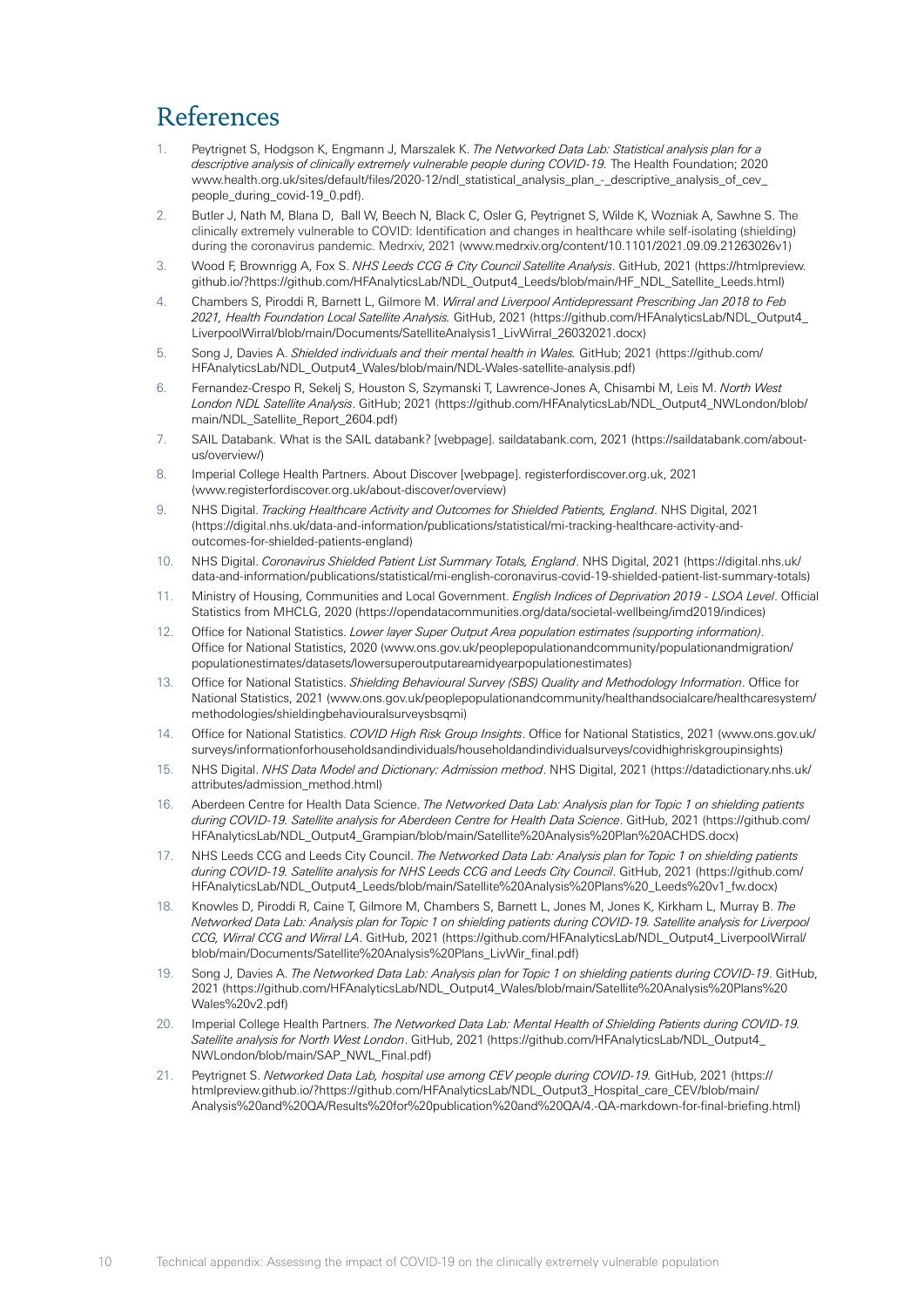- <span id="page-10-0"></span>22. Peytrignet S. *CEV Briefing QA – QCOVID analysis.* GitHub, 2021 [\(https://htmlpreview.github.io/?https://github.com/](https://htmlpreview.github.io/?https://github.com/sg-peytrignet/NHSD-QCOVID-analysis/blob/main/QA%20and%20results/QA-document-CEV-briefing---QCOVID-analysis.html) [sg-peytrignet/NHSD-QCOVID-analysis/blob/main/QA%20and%20results/QA-document-CEV-briefing---QCOVID](https://htmlpreview.github.io/?https://github.com/sg-peytrignet/NHSD-QCOVID-analysis/blob/main/QA%20and%20results/QA-document-CEV-briefing---QCOVID-analysis.html)[analysis.html](https://htmlpreview.github.io/?https://github.com/sg-peytrignet/NHSD-QCOVID-analysis/blob/main/QA%20and%20results/QA-document-CEV-briefing---QCOVID-analysis.html))
- <span id="page-10-1"></span>23. Peytrignet S. *Mortality and COVID-19 testing statistics for CEV people compared to the general population*. GitHub, 2021 ([https://htmlpreview.github.io/?https://github.com/HFAnalyticsLab/NDL\\_Output3\\_Hospital\\_care\\_CEV/blob/](https://htmlpreview.github.io/?https://github.com/HFAnalyticsLab/NDL_Output3_Hospital_care_CEV/blob/main/Analysis%20and%20QA/General%20population%20comparison/NHS-Digital-Mortality-comparison.html) [main/Analysis%20and%20QA/General%20population%20comparison/NHS-Digital-Mortality-comparison.html](https://htmlpreview.github.io/?https://github.com/HFAnalyticsLab/NDL_Output3_Hospital_care_CEV/blob/main/Analysis%20and%20QA/General%20population%20comparison/NHS-Digital-Mortality-comparison.html))
- <span id="page-10-2"></span>24. Peytrignet S. *ONS CEV Surveys*. RPubs, 2021 ([https://rpubs.com/sgpeytrignet/ONS\\_CEV\\_surveys](https://rpubs.com/sgpeytrignet/ONS_CEV_surveys))
- <span id="page-10-3"></span>25. Health Foundation. *Health Foundation Analytics Lab [webpage]*. GitHub, 2021 [\(https://github.com/HFAnalyticsLab/](https://github.com/HFAnalyticsLab/))

When referencing this publication please use the following URL: [https://doi.org/10.37829/HF-2021-NDL01](https://doi.org/10.37829/HF-2021-NDL01 )